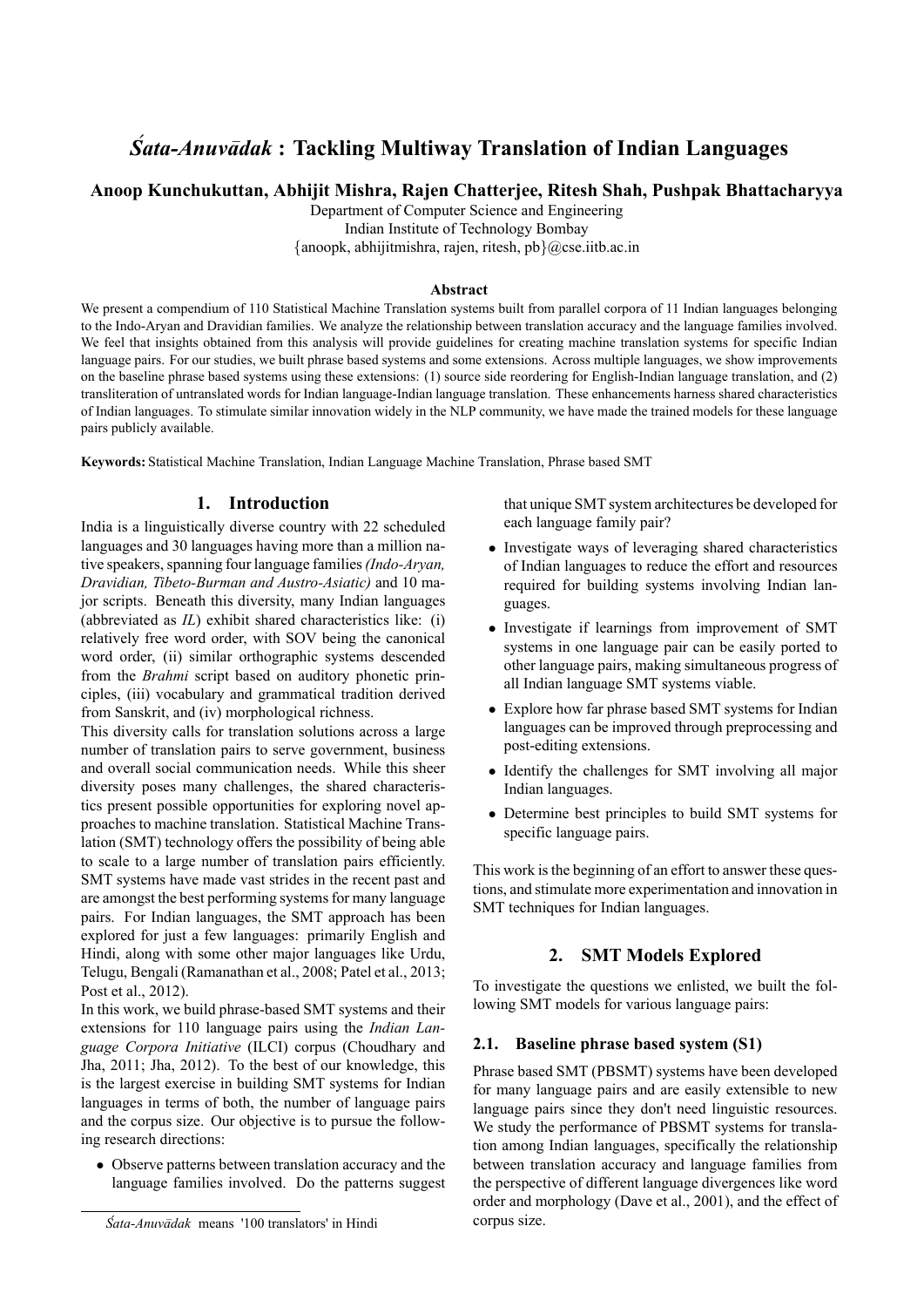| Language  | Code | <b>Tokens</b> | <b>Types</b> | <b>Characters</b> |
|-----------|------|---------------|--------------|-------------------|
| Hindi     | hin  | 846,251       | 42,586       | 4,524,136         |
| Urdu      | urd  | 895,381       | 42,263       | 3,885,682         |
| Punjabi   | pan  | 841,188       | 54,570       | 4,135,986         |
| Bengali   | ben  | 680,778       | 57,821       | 4,318,895         |
| Gujarati  | guj  | 697,583       | 72,646       | 4,154,065         |
| Marathi   | mar  | 612,950       | 88,113       | 4,315,087         |
| Konkani   | kok  | 640,592       | 76,944       | 4,392,063         |
| Tamil     | tam  | 604,541       | 92,459       | 5,254,244         |
| Telugu    | tel  | 558,060       | 108,544      | 4,311,201         |
| Malayalam | mal  | 543,516       | 117,299      | 5,033,872         |
| English   | eng  | 834,761       | 36,693       | 4,405,629         |
| Total     |      | 7,755,601     | 789,938      | 49,578,169        |

Table 1: ILCI corpus statistics ISO-639-2 language codes are shown

#### **2.2. English-IL PBSMT with generic source side reordering rules (S2)**

Preprocessing the training and test corpus by reordering the source side sentences to make them conform to target word order has been shown to be beneficial. The improvement occurs for two reasons:

- *•* The decoder's search space can consider candidates with better word order.
- The quality of the phrase table created is better since the alignment template method for phrase extraction can match longer phrases.

We used Ramanathan et al. (2008)'s rule-based reordering system which is based on the following generic transformation principle going from English to Hindi word order:

$$
SS_mVV_mOO_mC_m \leftrightarrow C_m'S_m'S'V_m'V'O_m'O'
$$

*where*,

*S*: Subject, *O*: Object, *V*: Verb,  $C_m$ : Clause modifier,  $X'$ : Corresponding constituent in Hindi.

*X* is S, O or V

*Xm*: modifier of X

In addition, there are rules like prepositions becoming postpositions. This principle holds across all Indian languages, hence we hypothesize that the same rules will benefit translation from English to any Indian language.

#### **2.3. English-IL PBSMT with Hindi-tuned source side reordering rules (S3)**

In this model, we use Patel et al. (2013)'s source side reordering rules. These rules are refinements of *S2* with additional rules found through a focused analysis of word order divergence observed in the English-Hindi translation pair. These include rules for handling interrogative sentences, infinite clauses, adjectival and adverbial phrases, etc. We postulate that the rules resulting from analysis of the English-Hindi system would benefit translations from English to other Indian languages too.

#### **2.4. IL-IL PBSMT with post-editing using transliteration (S4)**

Many words in Indian languages have origins in Sanskrit or have been borrowed from it. Languages spoken in adjoining geographical regions, like Gujarati and Marathi, also have many words in common. So, for untranslated words and named entities, transliteration to the target language script can serve the purpose of translation. Therefore, for translation between Indian languages, untranslated words from the baseline phrase based system (S1) are transliterated in an automatic post-editing stage. The post-editing is applied to all language pairs, except those involving Urdu or English. Transliteration between Indic scripts is relatively easy since most Indian scripts are descendants of the *Brahmi*script and are based on phonetic principles. In the ILCI corpus, except Urdu and English, the scripts of all other languages originate from the *Brahmi* script. Hindi, Marathi and Konkani use the same script (*Devanagari*). All these scripts are *abugida* scripts, with vowels, dependent vowel marks (*matraa*) and consonants as basic units. They largely have the same vowel and consonant repository. Therefore, the Unicode standard (Allen et al., 2012) gives corresponding vowels, vowel-signs and consonants the same offsets relative to the start of the Unicode block for the script. We exploit the coordinated Unicode ranges allocated to Indian scripts to develop a simple transliteration method that just maps the Unicode codepoints between scripts.

## **3. Dataset and Resources**

We built 110 machine translation systems from all combinations of the 11 languages in the multilingual ILCI corpus, which contains roughly 50000 parallel sentences.

It represents 7 languages from the **Indo-Aryan family** (Hindi, Urdu, Punjabi, Gujarati, Bengali, Marathi and Konkani), 3 from the **Dravidian family** (Tamil, Telugu and Malayalam) and one from the **West Germanic family** (English).

The sentences are from tourism and health domains (25,000 sentences each). Statistics about the corpus is shown in Table 1. We normalized the corpus to solve issues related to wrong characters, redundant Unicode representation of some Indic characters, etc. Section 3.1. describes the normalization. For every language pair, the corpus was split up as follows: *training set of 46277 sentences, test set of 2000 sentences and tuning set of 500 sentences*. The train, test and tune splits are completely parallel across the 11 languages involved.

Phrase based systems were trained using the *Moses*<sup>1</sup> system, with the *grow-diag-final-and* heuristic for extracting phrases and the *msd-bidirectional-fe* model for lexicalized reordering. We tuned the trained models using Minimum Error Rate Training (MERT) with default parameters (100 best list, max 25 iterations). We trained 5-gram language models on 50000 sentences from the ILCI corpus using the Kneser-Ney smoothing algorithm with *SRILM*<sup>2</sup>. Batch training of multiple SMT systems was done using the *Moses Job Scripts* <sup>3</sup> experiment management system.

The evaluation was done using the BLEU metric (Papineni et al., 2002). BLEU has been used by Koehn et al. (2009) and Koehn (2005) for similar multilingual transla-

3 https://bitbucket.org/anoopk/moses\_job\_scripts

<sup>1</sup> http://www.statmt.org/moses/

 $^{2}$ http://www.speech.sri.com/projects/srilm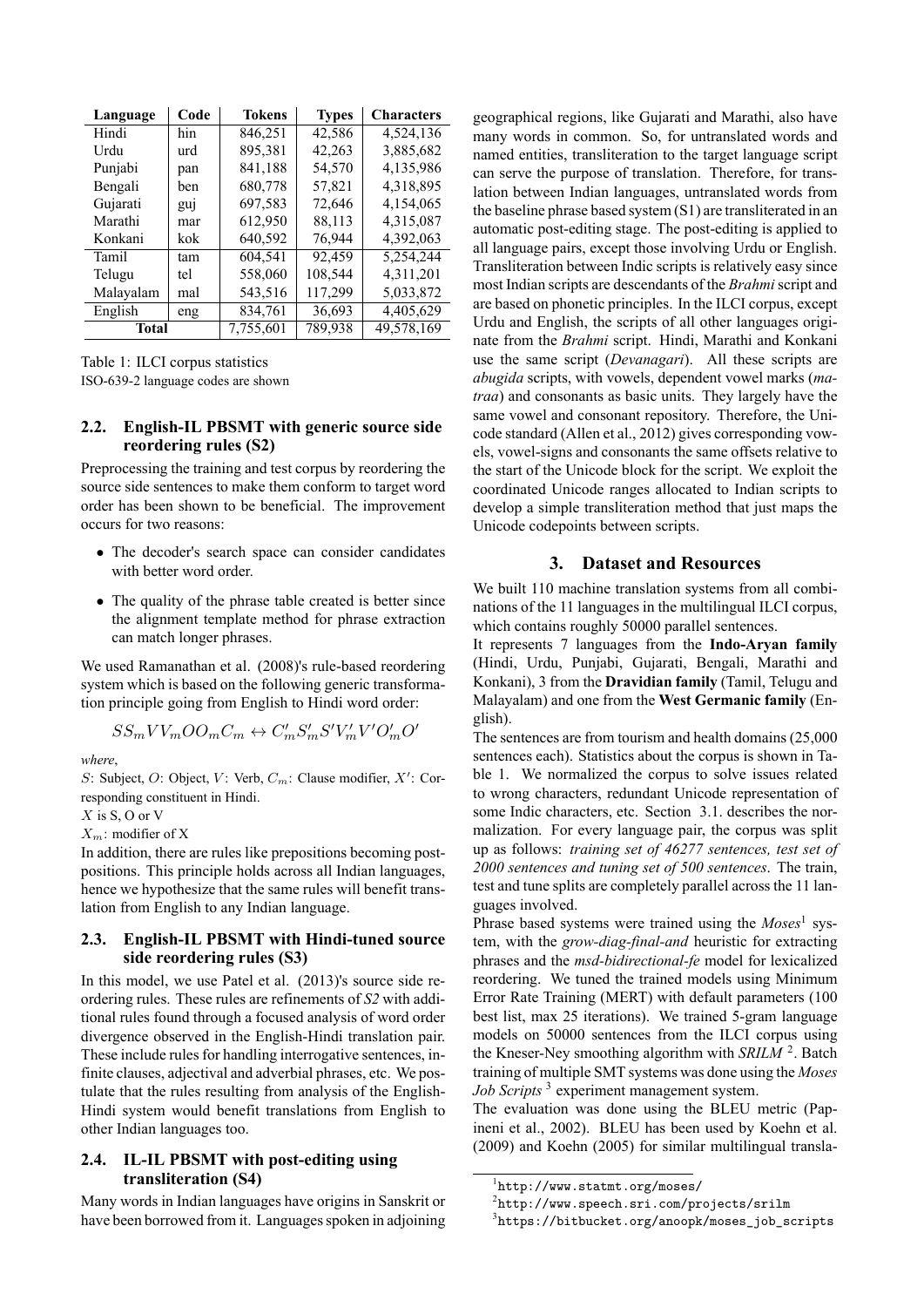| Indo-Arvan                                                         |                              |       |       |                          |                          |                          |                                                                          |       | Dravidian |       |       |
|--------------------------------------------------------------------|------------------------------|-------|-------|--------------------------|--------------------------|--------------------------|--------------------------------------------------------------------------|-------|-----------|-------|-------|
|                                                                    | hin                          | urd   | pan   | ben                      | guj                      | mar                      | kok                                                                      | tam   | tel       | mal   | eng   |
|                                                                    | (A) Phrase based system (S1) |       |       |                          |                          |                          |                                                                          |       |           |       |       |
| hin                                                                |                              | 50.30 | 70.06 | 36.31                    | 53.29                    | 33.78                    | 36.06                                                                    | 11.36 | 21.59     | 10.95 | 28.15 |
| urd                                                                | 58.09                        |       | 51.90 | 26.14                    | 38.92                    | 21.21                    | 25.09                                                                    | 8.13  | 14.65     | 7.49  | 21.00 |
| pan                                                                | 71.26                        | 44.46 | -     | 30.27                    | 46.24                    | 25.54                    | 29.44                                                                    | 8.96  | 17.92     | 7.49  | 24.01 |
| ben                                                                | 36.16                        | 24.91 | 31.84 | $\overline{\phantom{0}}$ | 31.24                    | 19.79                    | 23.16                                                                    | 8.88  | 13.18     | 8.62  | 18.34 |
| guj                                                                | 53.09                        | 34.77 | 47.60 | 29.35                    | $\overline{\phantom{0}}$ | 26.99                    | 29.63                                                                    | 9.95  | 16.57     | 7.97  | 19.58 |
| mar                                                                | 41.66                        | 25.08 | 34.75 | 23.68                    | 33.84                    | $\overline{\phantom{0}}$ | 27.44                                                                    | 8.34  | 12.02     | 7.25  | 15.87 |
| kok                                                                | 38.54                        | 25.54 | 33.53 | 24.61                    | 31.44                    | 23.69                    | -                                                                        | 7.96  | 13.40     | 8.05  | 16.92 |
| tam                                                                | 21.79                        | 15.65 | 19.32 | 14.77                    | 17.28                    | 11.10                    | 14.17                                                                    |       | 9.30      | 6.41  | 10.90 |
| tel                                                                | 27.20                        | 19.03 | 25.14 | 16.87                    | 22.22                    | 13.47                    | 16.98                                                                    | 7.29  |           | 6.58  | 12.09 |
| mal                                                                | 14.50                        | 10.27 | 12.53 | 10.01                    | 10.99                    | 7.01                     | 9.36                                                                     | 4.67  | 6.25      |       | 8.36  |
| eng                                                                | 26.53                        | 18.07 | 22.86 | 14.85                    | 17.36                    | 10.17                    | 13.01                                                                    | 4.17  | 6.43      | 4.85  |       |
| (B) Phrase based system with source reordering: generic rules (S2) |                              |       |       |                          |                          |                          |                                                                          |       |           |       |       |
| eng                                                                | 29.63                        | 20.42 | 26.06 | 16.85                    | 20.11                    | 11.46                    | 15.01                                                                    | 4.97  | 7.83      | 5.53  |       |
|                                                                    |                              |       |       |                          |                          |                          | (C) Phrase based system with source reordering: Hindi-adapted rules (S3) |       |           |       |       |
| eng                                                                | 30.86                        | 21.54 | 27.52 | 18.20                    | 21.33                    | 12.68                    | 15.73                                                                    | 5.09  | 8.29      | 5.68  |       |

Table 2: %BLEU scores for systems S1, S2 and S3

tion studies. We have also developed extensions to ME-TEOR (Banerjee and Lavie, 2005) for Indian languages, utilizing the IndoWordNet (Bhattacharyya, 2010) as a source for synonyms and an IndoWordnet assisted stemmer (Bhattacharyya et al., 2014). Because of the ability to incorporate synonyms and stemmers, METEOR can potentially be a better evaluation metric for morphologically richer languages. The METEOR scores show the same trend as the BLEU scores for our experiments. Hence, for brevity, we have only reported the BLEU scores.

#### **3.1. Unicode Normalization of Indic Scripts**

Text written in Indic scripts suffers from the problem of multiple Unicode codepoints for representation of the same script character. This occurs due to support for compatibility with other standards and use of control characters to supply rendering information. Some examples of this redundant representation are:

- *•* Non-spacing characters like Zero-Width Joiner (ZWJ) and Zero-Width Non-Joiner (ZWNJ), whose role is to control rendering and do not affect the content
- *•* Multiple representations of *Nukta* based characters
- *•* Multiple representations of two part dependent vowel signs
- *•* Typing inconsistencies: e.g. use of pipe (*|*) instead of *poorna virama* character as sentence delimiter

Multiple representation for the same character causes data sparsity and aggravates the problems of working with a small parallel corpus. Therefore, we convert the corpus to a canonical Unicode representation using the Indic Unicode Normalizer. The normalizer along with the Indian-Indian language transliterator, described in Section 2.4., have been made available as part of the *Indic NLP Library* <sup>4</sup> .

|      | IА    | DR    | <b>ENG</b> |
|------|-------|-------|------------|
| ĪА   | 35.73 | 10.99 | 20.55      |
| DR   | 15.70 | 6.75  | 10.45      |
| ENG- | 17.55 | 5.15  |            |

Table 3: Average %BLEU score for language family pairs (IA: Indo-Aryan, DR: Dravidian, ENG: English)

#### **4. Results and Analysis**

#### **4.1. Translation Accuracy vis-a-vis Language Families**

We analyze the translation accuracy in terms of the language families involved in the translation. Table 2 shows the results of the phrase-based SMT systems (*S1*) for all language pairs. Table 3 shows the average %BLEU score calculated over each language family pair. We see a clear partitioning of language pairs by language family. Translation between Indo-Aryan languages is the easiest, which is not surprising given that these languages have the same word order (SOV), similar case marking systems, and are less inflectional than the Dravidian languages (though more inflectional than English). Though English is morphologically poor, translation between Indo-Aryan and English performs sub-optimally because of the structural divergence between these language families. Translation between Dravidian languages, which are morphologically rich, show very low accuracies. The lowest translation accuracies are reported for English to Dravidian language translation, where morphological richness of Dravidian languages as well as structural divergence between the language families pose severe challenges for translation.

#### **4.2. Effect of corpus size**

A pertinent question is - to what extent can translation accuracy be improved by increasing the training corpus size. To investigate this, we trained phrase based SMT systems by varying the training corpus size. Figure 1 shows vari-

<sup>4</sup> https://bitbucket.org/anoopk/indic\_nlp\_library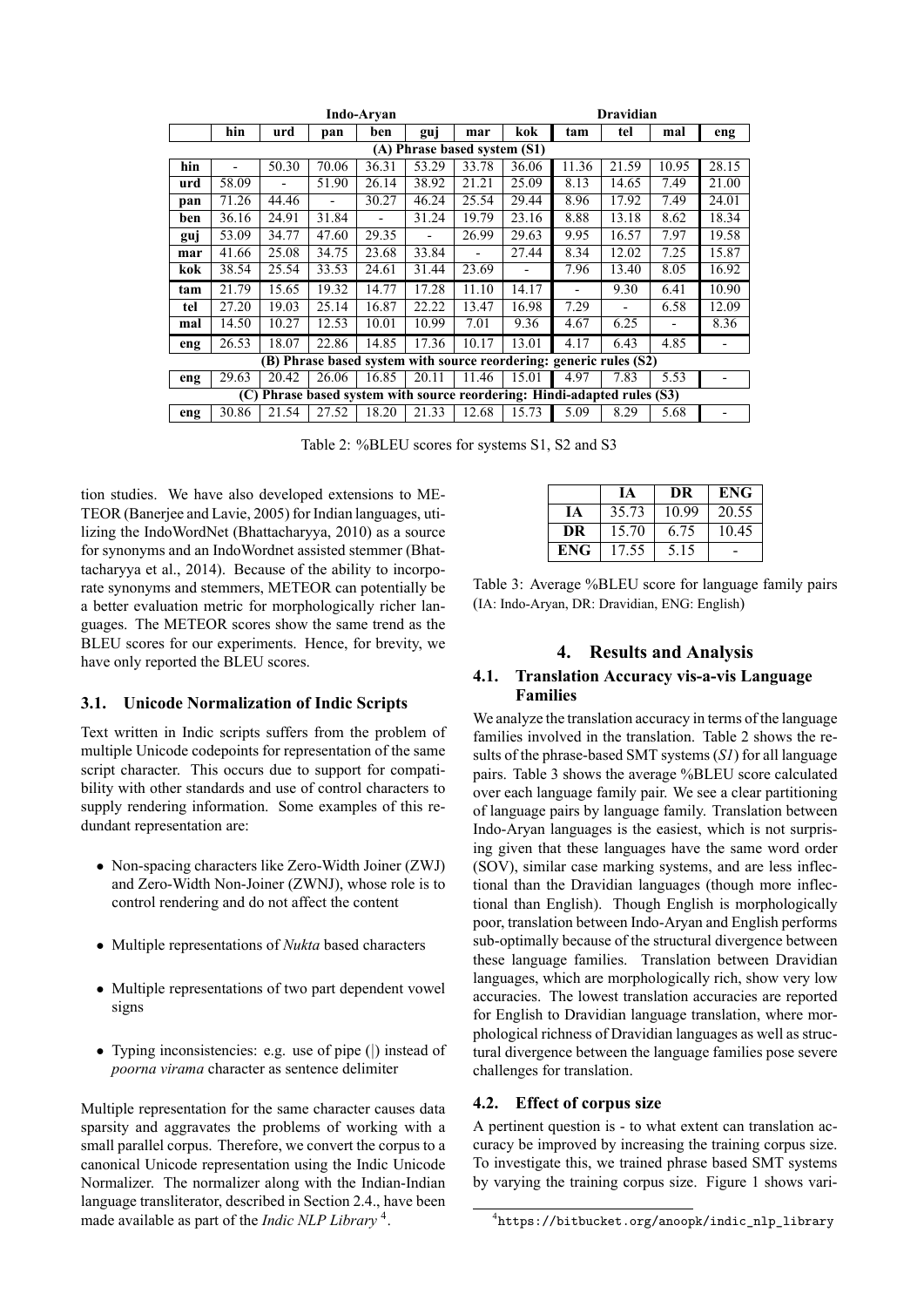

Figure 1: Training set size vs. %BLEU (shows one language pair from every language family pair)

ation in BLEU scores with training set size for 8 language pairs. Each language pair is a representative of the 8 possible pairs of language families represented in the ILCI corpus. The quality of translation between Indo-Aryan languages improves substantially with increase in training corpus, with further potential for significant improvement as corpus size increases. Language pairs involving morphologically poor languages benefit the most (see the *eng-hin* and *hin-ben* pairs). For other language family pairs, the benefits are not commensurate to the increase in training corpus and the returns due to increased corpus size diminish rapidly (see the *eng-mal* and *mal-tel* pairs).

#### **4.3. The challenge of morphological complexity**

The morphological complexity of Indian languages makes translation among them challenging. It is most difficult to translate between Dravidian languages, though they share many characteristics including word order, morphological structure, etc. This suggests that high degree of agglutination and rich morphology are challenging factors for Indian language SMT, a hypothesis reinforced by the following observations:

- *•* Comparatively lower BLEU scores are observed for language pairs involving Marathi and Konkani, which are morphologically the richest Indo-Aryan languages.
- There is a strong inverse correlation (Pearson's coefficient= -0.70) between corpus vocabulary size and average BLEU score translating into a language. The vocabulary size refers to the number of unique words in the corpus. It can be considered to be a proxy for morphological richness, since morphologically richer languages will tend to have higher number of words in a multilingual parallel corpus. Figure 2 illustrates this trend of lower translation accuracy with higher morphological complexity.

#### **Translation Model Entropy**

We use the *translation model entropy* measure (Koehn et

al., 2009) to study the effect of morphological complexity on uncertainty in translation. *Translation model entropy* expresses the uncertainty involved in selecting a candidate translation of a source phrase from a set of possible translations. The entropy *H* for a source phrase *s* is calculated as follows:

$$
H(s) = -\sum_{t \in T} P(t|s) * \log_2 P(t|s)
$$
 (1)

where, *T* is the set of possible translations of *s*.

For each language pair in the ILCI corpus, we calculated the entropy of the PBSMT translation models on test sets of 500 sentences. These test sets were not part of the training corpus. Hence, for phrase pairs which are not present in the phrase table, we assumed an extremely small translation probability. We searched through all the possible segmentations of each source sentence and the segmentation resulting in the least average entropy per word was considered. Figure 3 shows the *average sentence entropy* matrix for the ILCI corpus. The entropy values are distributed with a mean of 18.08 and standard deviation of 6.81. The lowest and highest values are 5.1 and 33.2 respectively for Hindi-Punjabi and Telugu-Malayalam.

Increasing morphological complexity leads to data sparsity, which would in turn make the probability estimates unreliable. Thus, we expect the translation model entropy to be high for translation systems involving morphologically rich languages. Indeed, entropy is low for Indo-Aryan language pairs, and high for Dravidian language pairs. Language divergence is an important reason for high entropy between translation pairs. However, Dravidian languages exhibit less divergence amongst themselves. Hence, the high entropy can be best explained by the morphological richness of these languages, resulting from agglutination and syncretism.

Moreover, the translation entropy is higher for translation from morphologically richer languages to poorer languages compared to the other direction. This can be explained by the absence of translations for morphologically richer phrases in the phrase table. Morphological segmentation of the source side corpus before training translation models could overcome this problem. On the other hand, entropy is relatively high for translation from morphologically poor language to rich language. Failure to get reliable probability estimates and uniform distribution of probability mass among possible translation candidates could explain higher translation entropy in this case. Table 4 shows English-Malayalam translation examples to illustrate this behaviour. Many words are incorrectly translated in *English-to-Malayalam* translation, whereas many Malayalam words are not translated in *Malayalam-to-English* translation.

#### **4.4. Source side reordering**

To handle word order divergence for English-Indian language translation, we experimented with two source side reordering systems (Ramanathan et al., 2008; Patel et al., 2013). The effectiveness for both these systems for translations to Indian languages other than Hindi has not been studied earlier. Table 2 shows that (1) both the systems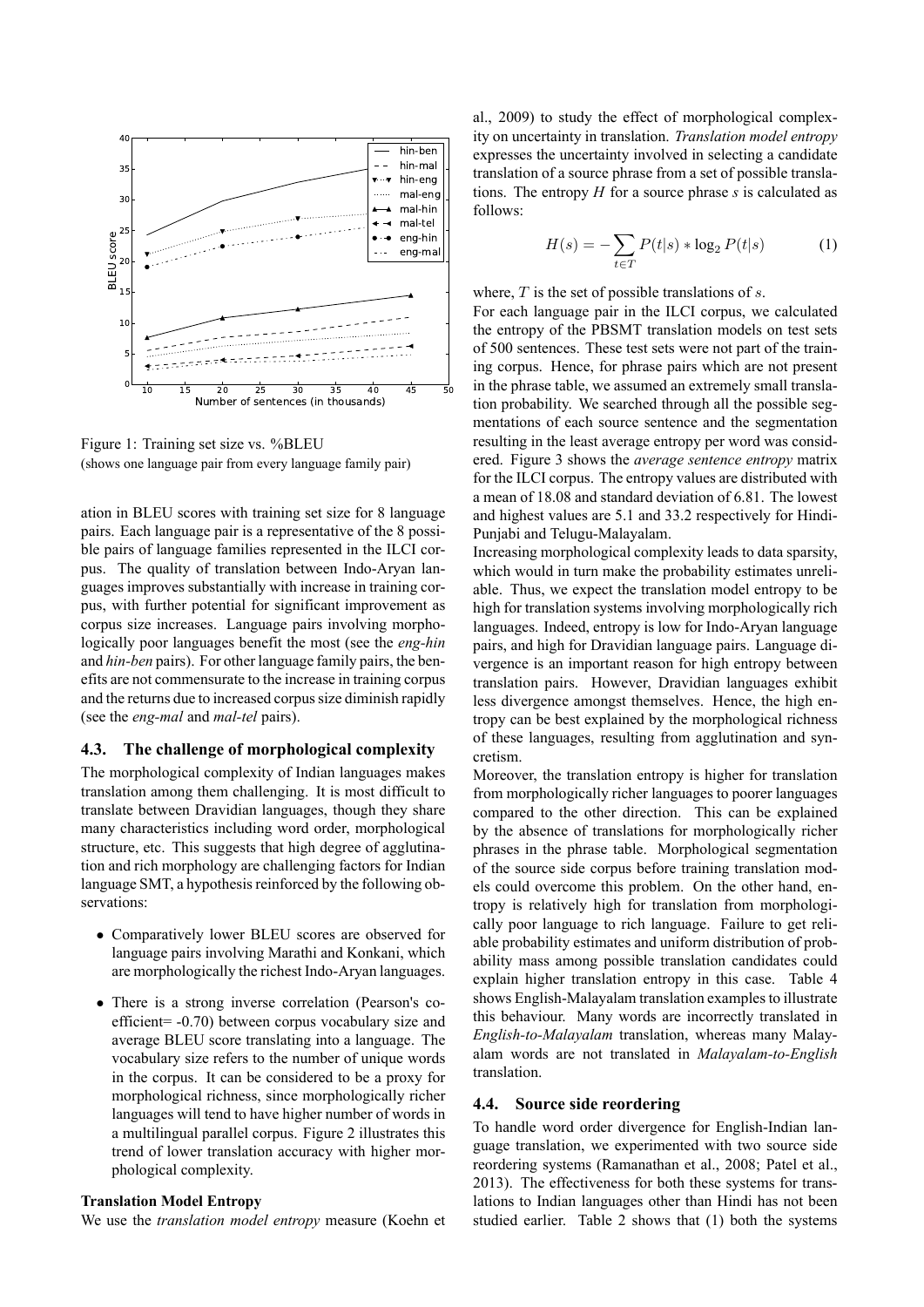

Table 4: Malayalam *↔* English translation illustrating the effect of morphological complexity



Figure 2: %BLEU vs morphological complexity



Figure 3: Translation Model Entropy matrix for the ILCI corpus *(The size of the square is a measure of the entropy)*

improve the BLEU score for translation to all Indian languages, and (2) the rules guided by analysis of English-Hindi divergence outperforms the generic rules for other languages too. The *S3* system improves the average BLEU score across all target languages by 21.5% compared to 15.1% improvement shown by the *S2* system. Source side reordering helps Dravidian languages slightly more than the Indo-Aryan languages; the *S3* system improves the average BLEU by 22.70% for Dravidian languages.

The *S2* system's pre-ordering rules can be viewed as minimizing the most fundamental and common structural divergences between English and Indian languages. However, the *S3* system's rules consider pre-ordering over deeper constituent structures with English-Hindi pair as the basis for analysis. Table 5 and Table 6 illustrate the improvement of translation quality due to systems *S2* and *S3*. The underlined words are the ones whose reordering is described in this example. In the *English-to-Marathi* translation, the verb movement in the *S2* system output to the end of the sentence hampers understandability. However, better handling of dependent clause reordering improves the verb placement in the *S3* system output. In the *English-to-Gujarati* translation, we clearly see that the movement of the verb *am talking of* towards the end by the *S2* system is undesirable. This constituent movement is corrected by the *S3* system resulting in better word order.

#### **4.5. Post-editing using Transliteration**

We evaluate the effect of transliteration using translation recall. The recall scores were obtained using *METEOR*, which helps capture the effect of only the root form being correctly transliterated. Table 7 shows the translation recall, while Table 8 shows the percentage increase in recall over PBSMT after post-editing using transliteration is applied to the output of the baseline phrase based system. Ignoring translation systems between Hindi, Marathi and Konkani (which share the same script), there is a 1.72% average increase in recall due to transliteration post-editing. The recall actually decreases substantially for language pairs with *Devanagari* as source language script and Punjabi as target language (hin-pan, mar-pan, kok-pan). Ignoring these language pairs, the average increase in recall is 2.13%. The corresponding increase in the average BLEU score is a significant 1.06%. Thus, transliteration post-editing significantly improves the translation quality among language pairs using *Brahmi*-derived scripts.

The maximum increase in translation recall (3-5%) is observed for language pairs spoken in geographically adjacent regions, which share a significant part of their vocabulary (guj*↔*mar, tel*↔*mar, tel*↔*mal, tam*↔*mal). Table 9 shows some examples of shared vocabulary between these language pairs. Named entities are also transliterated correctly between language pairs.

These gains in translation accuracy have been achieved with a very simple transliteration method. We do not handle script specific issues like the final *schwa* deletion in North Indian scripts, *chillu* characters in the Malayalam script,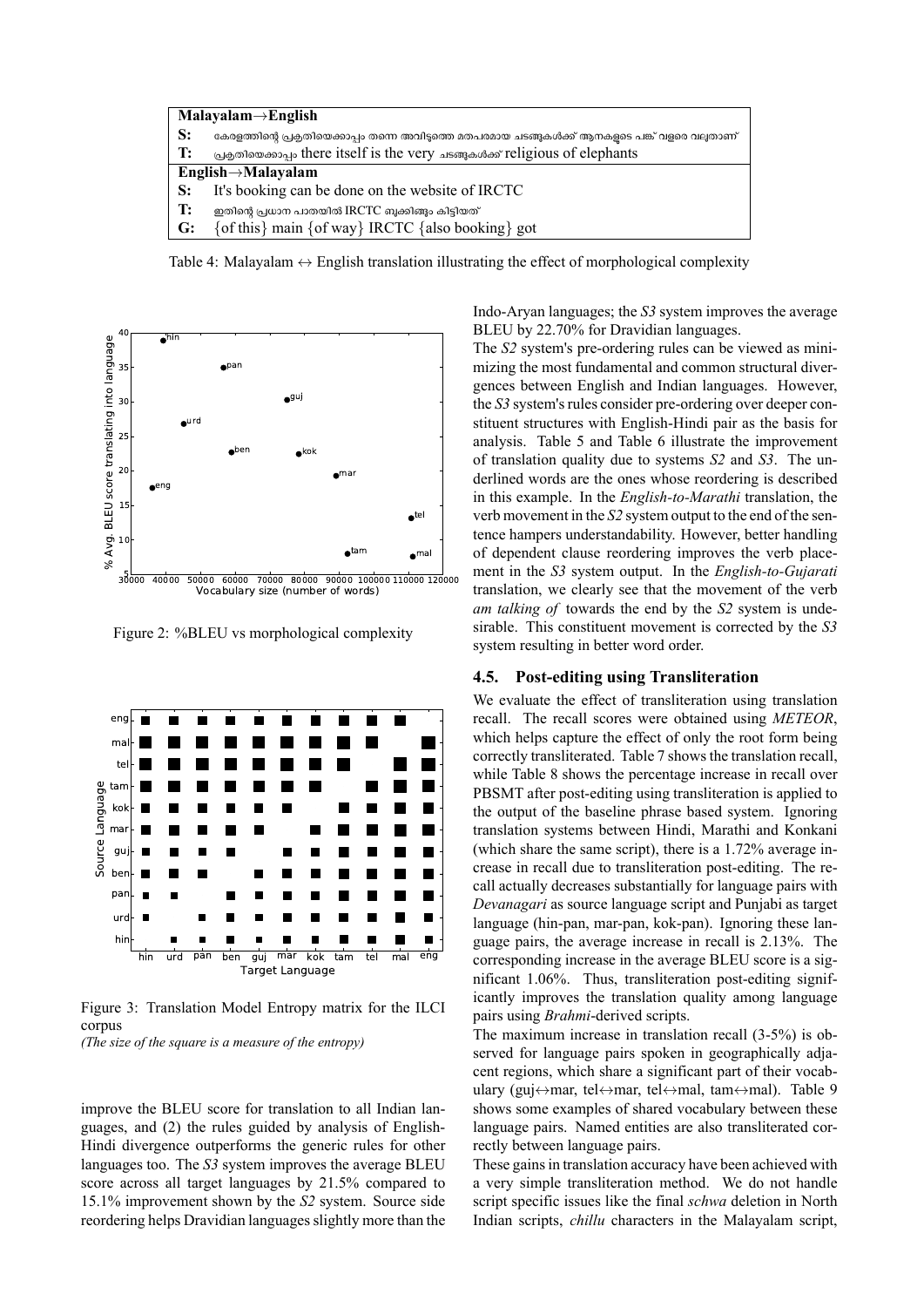| Src       | I am talking of the Tsomoriri lake, which is probably situated at one end of the world |
|-----------|----------------------------------------------------------------------------------------|
| Ref       | मी बोलत आहे सो – मोरीरी सरोवराबद्दल, जे कदाचित जगाच्या एका टोकावर वसलेले आहे           |
| -S1       | मी ठिकाणाचा सो –मोरीरी सरोवर स्थित आहे), जे कदाचित जगाच्या एका टोकावर वसलेले आहे       |
| <b>S2</b> | मी सो – मोरीरी सरोवर), जे कदाचित जगाच्या एका टोकावर वसलेले आहे बोलताना आहे             |
| <b>S3</b> | मी सो – मोरीरी सरोवर बोलत आहे , जे कदाचित जगाच्या एका टोकावर वसलेले आहे                |

Table 5: English *↔* Marathi translation illustrating the effect of source reordering rules

| <b>Src</b>     | I am talking of the Tsomoriri lake, which is probably situated at one end of the world |
|----------------|----------------------------------------------------------------------------------------|
| Ref            | .દું વાત કરી રહી છું સો – મોરીરી સરોવરની, જે કદાચ દુનિયાના એક શિખર પર આવેલ છે          |
| <b>S1</b>      | હૂં છું સો – મોરીરી સરોવર ઉદ્દોખ છે, જે કદાચ એક ભાગ પર આવેલ છે                         |
| S <sub>2</sub> | મને સો–મોરીરી સરોવર છે, જે કદાચ દુનિયાના એક છેડે રહેલું કરી રહ્યો છે                   |
| S <sub>3</sub> | દું સો–મોરીરી સરોવર કરી રહ્યો છે, જે કદાચ દુનિયાના એક ભાગ પર આવેલ છે                   |
|                |                                                                                        |

Table 6: English *↔* Gujarati translation illustrating the effect of source reordering rules

|       | hin  |        | $pan \,   \, ben$                 |           |                | guj   mar   kok   tam      |      | tel                 | mal    |
|-------|------|--------|-----------------------------------|-----------|----------------|----------------------------|------|---------------------|--------|
| hin   |      | 82.1   | 66.4                              |           |                | 81.7 66.7 67.4             | 44.4 | 54                  | 42.1   |
| pan   | 87.3 | $\sim$ |                                   |           |                | $60.6$ 75.4 59.9 62.3 40.3 |      | $49.2 \,   \, 36.3$ |        |
| ben   | 68.4 | 63.4   | $\sim$                            | 64.7      |                | $52.4$ 55.8 38.9           |      | 41.7                | 37.4   |
| guj   | 79.1 | 73.9   | 61.1                              | $\sim 10$ | 60.8           | 62                         | 41   | 47.4                | 36.3   |
| mar l | 69.6 |        | $59.4 \mid 55.3 \mid 66.4 \mid$ - |           |                | 59.1                       | 38.4 | 41.2 35.1           |        |
| kok   | 67.8 | 58     |                                   |           | 55.5 63.8 55.4 | $\sim$                     | 37.9 | 41.9                | 36     |
| tam   | 51.9 | 49.2   | 43                                |           |                | 48.5 38.7 43.7             |      | 35.7                | 32.9   |
| tel   | 58.1 | 54.9   |                                   | 46.6 53.6 | 42.8           | 47.1                       | 36.2 |                     | 32.4   |
| mal   | 45.2 | 41.1   | 36                                | 40.6      |                | $31.6$ 35.4 30.1           |      | 29.4                | $\sim$ |

Table 7: % Recall for system S4: transliteration postediting

|     | hin | pan    | ben            | guj | mar      | kok            | tam | tel | mal |
|-----|-----|--------|----------------|-----|----------|----------------|-----|-----|-----|
| hin |     | $-5.6$ | 1.3            | 1.9 | $\theta$ | 0              |     | 2   | 1.7 |
| pan | 1.1 |        |                | 1.4 | 1.8      | 1.2            | 1.2 | 1.4 | 1.6 |
| ben | 1.3 | 0.8    |                | 1.8 | 2.5      | 1.8            | 1.4 | 1.9 | 2.3 |
| guj | 2.3 | 1.2    | 2              |     | 4.1      | 2.7            | 1.6 | 2.8 | 3   |
| mar | 0   | $-7.2$ | 2.4            | 3.7 |          | $\theta$       | 1.8 | 3.7 | 3.1 |
| kok | 0   | $-7.6$ | $\overline{2}$ | 2.6 | $\theta$ | $\blacksquare$ | 1.5 | 2.9 | 2.7 |
| tam | 0.6 | 0.5    | 0.7            | 0.9 | 1.3      | 0.9            |     | 1.7 | 2.3 |
| tel | 2.4 | 1.3    | 2.1            | 3   | 4.1      | 2.8            | 2.7 |     | 4.2 |
| mal | 1.9 | 1.1    | 2.4            | 3.2 | 4.4      | 2.7            | 3.7 | 5.1 |     |

Table 8: % Increase in recall for system S4 compared to system S1

absence of aspirated and voiced consonants in Tamil, etc. Named entities are sometimes transliterated in very idiosyncratic ways between Indian languages. A more sophisticated transliteration method can possibly provide substantial improvements in translation recall.

| Language Pair   Source    |         | <b>Target</b> | <b>English Meaning</b> |
|---------------------------|---------|---------------|------------------------|
| $gui \leftrightarrow mar$ | છત્રીની | छत्रीची       | of umbrella            |
| tel $\leftrightarrow$ mar | శరీరంను | शरीराला       | $body-OBJ$             |
| tel $\leftrightarrow$ mal | సమానం   | സമയമാണ്       | is similar             |

|  | Table 9: Examples of transliteration of shared words |  |  |  |  |
|--|------------------------------------------------------|--|--|--|--|
|--|------------------------------------------------------|--|--|--|--|

# **5. Translation Resources and Online Portal**

*Śata-Anuvādak*<sup>5</sup> has been hosted online for public access. The system enables translation between 11 different Indian languages (including English), and provides transliteration support for Indic script input. *Devanagari* transliteration of the translations are displayed for users who can not read the target language script. Users can post-edit the translated text which provides feedback for improvement of the translation systems. To stimulate innovation in Indian language SMT, we have released the phrase tables, language models and the *Indic NLP Library* for academic use.

# **6. Related Work**

Our work is most similar to Koehn (2005) and Koehn et al. (2009), who describe and analyze translation systems for all language pairs in the *Europarl* and *Acquis Communautaire* corpus respectively. While they extended the phrase based systems with pivot language based SMT systems, we have explored pre-processing and post-processing extensions to SMT systems. English to multiple Indian language phrase based SMT systems have been explored by (Post et al., 2012) (6 Indian languages from crowdgenerated corpora) and the *Anuvadaksh* project (8 Indian languages)<sup>6</sup>(Ramanathan et al., 2008; Patel et al., 2013). To the best of our knowledge, there is no other published work on Indian language to Indian language, and Indian language to English SMT systems.

Most of the work in Indian language MT has involved *transfer*, *example* or *interlingua* based systems. The *Anglabharati* system (Sinha et al., 1995) is an *English-to-Indian* language based pseudo-interlingual system which harnesses the common characteristics of Indian languages in the syntax transfer stage. The *Sampark* system<sup>7</sup> (Bhosale, 2011) is a transfer based system for translation between 9 Indian language pairs that uses a common lexical transfer engine, whereas minimum structural transfer is required between Indian languages. The emphasis is on detailed morphological analysis to enable accurate lexical transfer and target generation.

<sup>5</sup> http://www.cfilt.iitb.ac.in/indic-translator/  $^6$ http://tdil-dc.in/index.php?option=com\_

vertical&parentid=72

 $^{7}$ http://sampark.iiit.ac.in